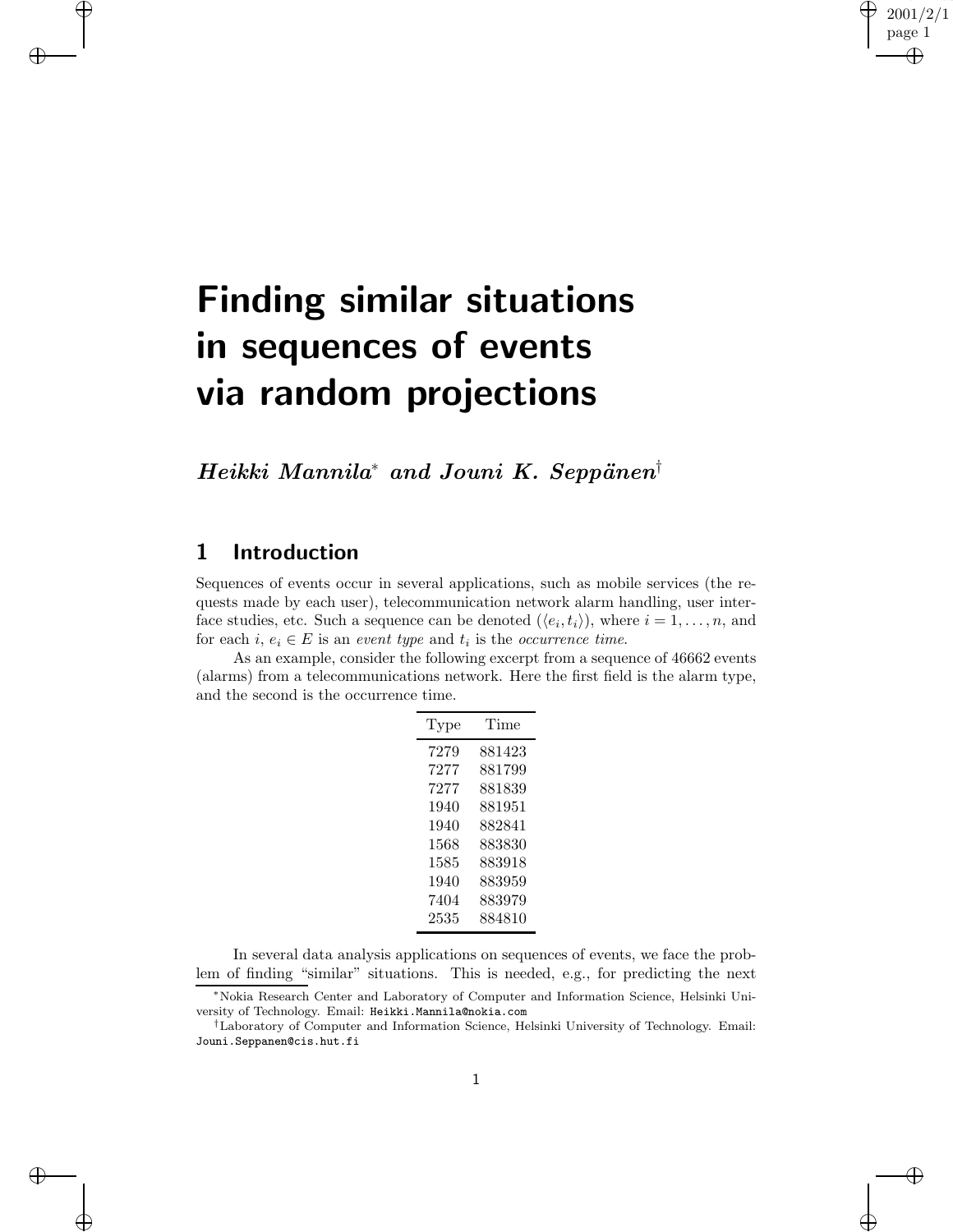events, and for understanding the dynamics of the process producing the sequence.

More formally, the problem of finding similar situations can be defined as follows. Given a time t and a window width  $w$ , find another time s such that the windows of the sequence occurring in intervals  $(t - w, t)$  and  $(s - w, s)$  are similar. The similarity between two slices can be defined using an edit distance notion [16], i.e., the distance is defined as the cost of the cheapest possible sequence of operations that transforms one slice to another. The operations are insertion and deletion of an event and moving an event in time; each operation has an associated cost. The edit distance can be computed using a dynamic programming algorithm, but the computation is slow. Furthermore, assigning costs to the edit operations is quite problematic [17].

The uses of similarity search in event sequences are at least twofold. First, we are interested in showing to the human analyst previous situations that resemble the current one. That is, we want to be able to pinpoint certain cases in the past that might contain useful information for the human. Second, we would like to use the similarity criterion to predict the future events: if slices similar to the current one have in the past been followed by certain types of events, we might expect to see them again. In this paper we are mostly concerned with the first type of application. This means that an occasional false match is not really a problem, and that the method should be fast enough to be used even for searching long sequences.

In this paper we describe a simple and fast way of mapping a sequence of events into points in k-dimensional Euclidean space using a random function, and show how this mapping can be used as a preprocessing method for finding similar situations. We contrast the accuracy and performance of our method with the dynamic programming approach, but the real validation of the method is in the experimental results.

We close this introduction by considering related work. Similarity between objects is a fundamental notion whose definition is crucial to various data mining and information retrieval methods. In order to look for patterns or regularities in data, it is often necessary to be able to quantify how far from each other two data objects are. Once similarity has been defined, we can use, e.g., distance-based clustering or nearest neighbor techniques to search for interesting information from the data. Recently, there has been considerable interest in defining intuitive and easily computable measures of similarity between complex objects and in using abstract similarity notions in querying databases [13, 14, 22, 11, 15, 7].

Most of the above work has concentrated on similarity notions in unordered data. The sequential aspect of data is important also in the analysis of time series data occurring in, e.g., several financial and scientific applications, such as stock price indices, the volume of product sales, telecommunications data, onedimensional medical signals, audio data, and environmental measurement sequences. While there is a vast body of statistical literature on time series, similarity notions appropriate for data mining applications such as described above have not been studied much. Time series similarity concepts have been studied in [1, 2, 9, 20].

An interesting recent solution for a somewhat similar problem is based on generative models instead of distance measures [8]. This paper considers real-valued time-series data and presents a way of constructing waveform models from the data.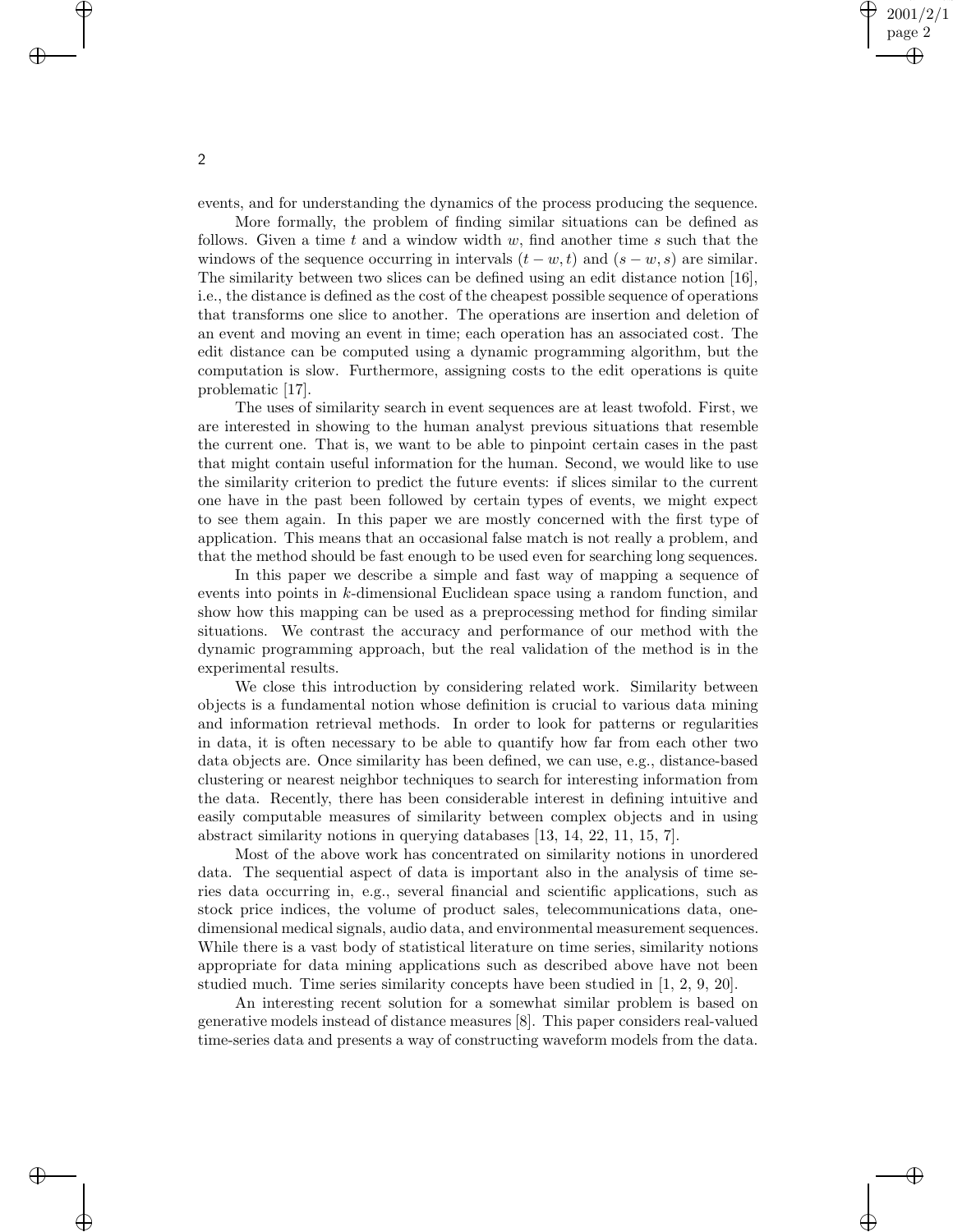Our work concerns sequences of events. They could be considered to be time-series data where the values are discrete events, and this means waveform models are not applicable. To apply the model-based approach, one would apparently need some other kind of prior assumptions on relationships in the data.

The rest of this paper is organized as follows. Section 2 describes the random mapping method somewhat abstractly, and Section 3 shows how the mapping can be used for similarity search in practice. Section 4 discusses why we expect the method to meet our goals in theory, and Section 5 describes how we have tested it with real data. Section 6 is a short conclusion.

## **2 Random mappings for event sequences**

In this section we describe how sequences of events are mapped to real quantities. We use ideas stemming from the Johnson-Lindenstrauss lemma [12], which recently has attracted lots of interest: see, e.g., [6, 5, 19, 21, 3].

In our application, the events have occurrence times, and this has to be taken into account in the definition of the random projection. The projection is defined in two phases as follows.

For each event type  $e \in E$  and for each  $j = 1, \ldots, k$  let  $\rho(e, j)$  be a normally distributed random variable with mean 0 and variance 1. In other words, we associate with each event type a random k-dimensional vector. This defines a random mapping from the set of event types into k-dimensional space.

Let f be a function from  $[0, w]$  to  $[0, 1]$ . This function will be used to extend the mapping defined above to slices of events. To do this, we first define some notation. Given an event sequence  $S = (\langle e_1, t_1 \rangle, \ldots, \langle e_n, t_n \rangle)$  and a time t, denote by  $S(t, w)$  the subsequence of S consisting of those events that happen within the (half-open) interval  $(t - w, t]$ . We call  $S(t, w)$  a *slice* of S. Let this sequence consist of the events  $\langle d_1, s_1 \rangle, \ldots, \langle d_m, s_m \rangle$ .

Now, the random mapping for slices maps  $S(t, w)$  to the k-dimensional vector  $r(t, w)=(y_1,\ldots,y_k)$ , where

$$
y_j = \sum_{i=1}^{m} f(t - s_i) \rho(d_i, j).
$$

That is, for dimension j we sum the variables  $\rho(d_i, j)$  corresponding to the event types occurring in the slice, weighted by the function  $f$  on the distance of the event from the end point of the slice.

In our experiments, we have chosen f to be linear, i.e.,  $f(x) = x/w$ . In this case, there is a simple incremental algorithm to compute the k-dimensional representations  $r(t_i, w)$  of all the slices in the sequence. The algorithm slides a window of width w through the data and keeps the "current"  $k$ -vector in an array variable current and the unweighted sum of the vectors corresponding to events within the window in another variable sum. When the position of the window changes from  $t$  to  $t'$ , current can be updated by adding the value of sum scaled by  $f(t'-t)$ . When events enter and exit the window, current and sum are updated accordingly.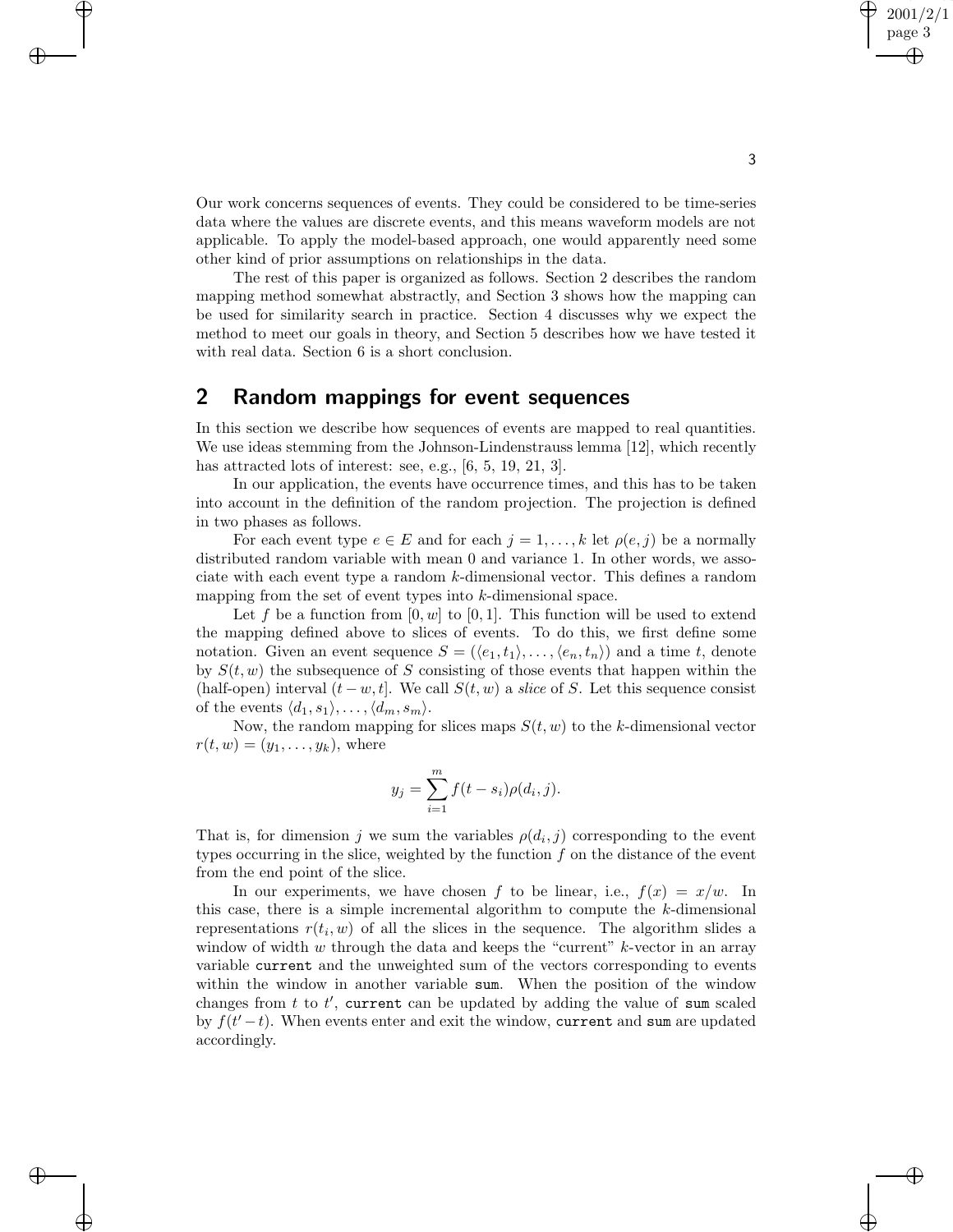Another possibility would be to choose an exponential function  $f(x) = e^{-x}$ . The incremental algorithm would be even simpler: as the window position changes, it suffices to multiply current by  $f(t'-t)$ . If the incremental-computation property can be sacrificed, we might choose functions that give different weight to different parts of the slice.

Thus the mapping is quite easy to compute; in practice, the computation is very fast. For example, even a naive awk implementation that doesn't take advantage of the incremental nature of the task but computes the mapping separately for each window, took 19 minutes on an SGI O2 (195 MHz MIPS R10000 processor) to compute the vectors for the 46662-event alarm data used in our examples with  $w = 1000$  and  $k = 10$ . Thereafter, it took about 40 seconds per window to find the closest match for a window, i.e., to produce a single data point for Figure 1. An implementation of the incremental method in, say, C, would of course be orders of magnitude faster.

## **3 Using the mapping in searching for similar situations**

Suppose we have accumulated a long sequence of events (or a set of sequences), and we are given a slice of events that have happened during the last  $w$  time units. Our task is to find the situations from the past which resemble the current situation as much as possible.

The trivial method using edit distance definitions would be to compute the edit distance between the query slice and all other slices. However, this will in practice be very slow. The edit distance computations take time  $O(nm)$  for slices of lengths n and  $m$ , with fairly large constant factors. An additional problem with the use of the edit distance framework is that, as mentioned above, we need to specify lots of parameters. These parameters are seldom available and hence the relatively intuitive fingerprinting approach can be more useful.

Suppose that we have computed for each slice  $S(t_i, w)$  the corresponding kdimensional vector  $r(t_i, w)$ . Then we compute the k-dimensional vector for the query slice  $Q$ ; let this be  $q$ . Now we search (using normal linear search or more advanced data structures) for the vector  $r(t_i, w)$  such that it and q are close to each other, i.e.,  $\|r(t_i, w) - q\|$  is small. After we find such vectors  $r(t_i, w)$ , we verify the closeness of the corresponding slice  $S(t_i, w)$  to  $Q$  by using edit distance computation. That is, the mapped slices  $r$  are used as fingerprints of the original slices.

Thus our method avoids the full search in the space of slices of event sequences by doing first a search in  $k$ -dimensional Euclidean space. Such fingerprinting methods are, of course, quite often used; see, e.g., [18]. The complexity of the method is linear in the size of the data: in practice the method is very fast, even with naive implementation. The precomputed k-dimensional vectors  $r(t_i, w)$  could be stored in, e.g., an R-tree [10], to further speed up the search.

Here we just give two examples of what the method finds. In these examples, the parameter  $k$  was set to 9. Consider the fragment of sequence displayed in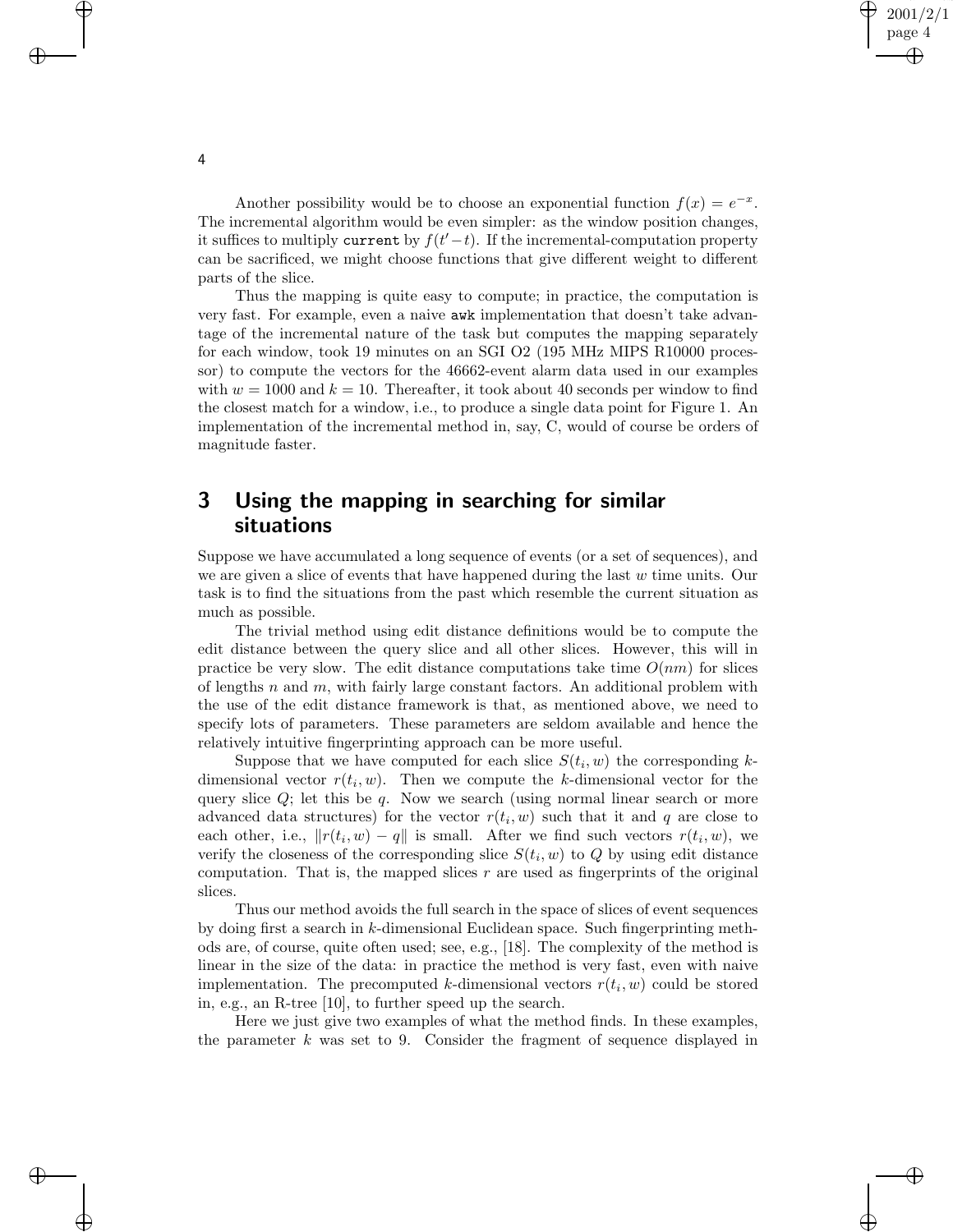Table 1(a). The events shown are all the events occurring at most 1000 seconds prior to the event 7260 573169 occurring as event number 1730 of the example sequence. We have included also the position in the sequence, and the time is relative to the end of the slice. The slice having the smallest distance to this query window occurred at position 29212 at time 2369304 and is shown in Table 1(b). Note the intuitive similarity between these two slices.

Another example is the sequence occurring at position 38000 of the original sequence. The query slice is shown in Table  $2(a)$ . The minimum distance to query window was  $0.107156$  at position 37988, see Table  $2(b)$ . It can be seen that the sequences have a strong resemblance to each other.

### **4 Properties of the random mapping**

Given two identical slices  $S(t, w)$  and  $S(t', w)$ , the random vectors  $r(t, w)$  and  $r(t', w)$  are obviously identical. Also, if the slices  $S(t, w)$  and  $S(t', w)$  are quite close to each other in the sense of edit distance computed by dynamic programming, then the distance between  $r(t, w)$  and  $r(t', w)$  as vectors in k-dimensional space is small.

To see this, consider first the case  $S(t, w) = (\langle d_1, t_1 \rangle, \langle d_2, t_2 \rangle, \ldots, \langle d_m, t_m \rangle)$ and  $S(t', w) = (\langle d_2, t_2 \rangle, \ldots, \langle d_m, t_m \rangle)$ , i.e., the slices are identical except that the latter doesn't have the element  $\langle d_1, t_1 \rangle$ . For simplicity, assume that  $f(t-t_i) = 1$  for all  $t_i$ . Then, the squared distance between  $r(t, w)$  and  $r(t', w)$  is  $d^2 = \sum_{i=1}^k r(d_1, i)^2$ . Since the variables  $\rho(d_1, i)$  are i.i.d., the expected value of the squared distance is  $E(d^2) = kE(\rho(d_1, 1)^2) = k$ . The variance is  $E(d^4) - E(d^2)^2 = k(3 - 1^2) = 2k$ .

In contrast, consider the squared distance from the origin to a vector obtained by mapping a random m-event slice  $S(t, w) = (\langle d_1, t_1 \rangle, \ldots, \langle d_m, t_m \rangle)$ . Every element of the vector  $r(t, w)$  is a sum of m random variables,  $r_i(t, w) = \sum_{j=1}^{m'} f(t-t_j) \rho(d_j, i)$ . Assuming they are independent, i.e., that no event is repeated in the slice, the expected value of  $r_i(t, w)^2$  is  $E(r_i(t, w)^2) = \sum_{j=1}^m E(\rho(d_j, i)^2) = mE(\rho(d_1, i)^2) =$  $m$ , so the expected squared distance from origin to the vector is  $km$ . For the variance, we get  $E(r_i(t, w)^4) - E(r_i(t, w)^2)^2 = \sum_{j=1}^m [E(\rho(d_j, i))^4 - E(\rho(d_j, i)^2)^2] =$  $m[3-1^2]=2m$ , so the variance of the squared distance is  $2km$ .

Thus, the editing operations of inserting and deleting one event have a small expected effect on the distance, compared to arbitrary vectors in the  $k$ -space. In the previous analysis, we assumed that all the events have equal weight. In practice, the effects of these editing operations will be even smaller for events towards the low-weight end of the slice. Also, assuming a continuous  $f$ , the editing operation of moving an event in time has an effect proportional to the length of the time change, just as in the notion of editing distance. Therefore, the approximated distance is small when a slice is subjected to a small number of editing operations.

An inverse relationship can also be shown. That is, if two slices are far from each other, then the corresponding random vectors are far from each other with high probability. Details are omitted in this version.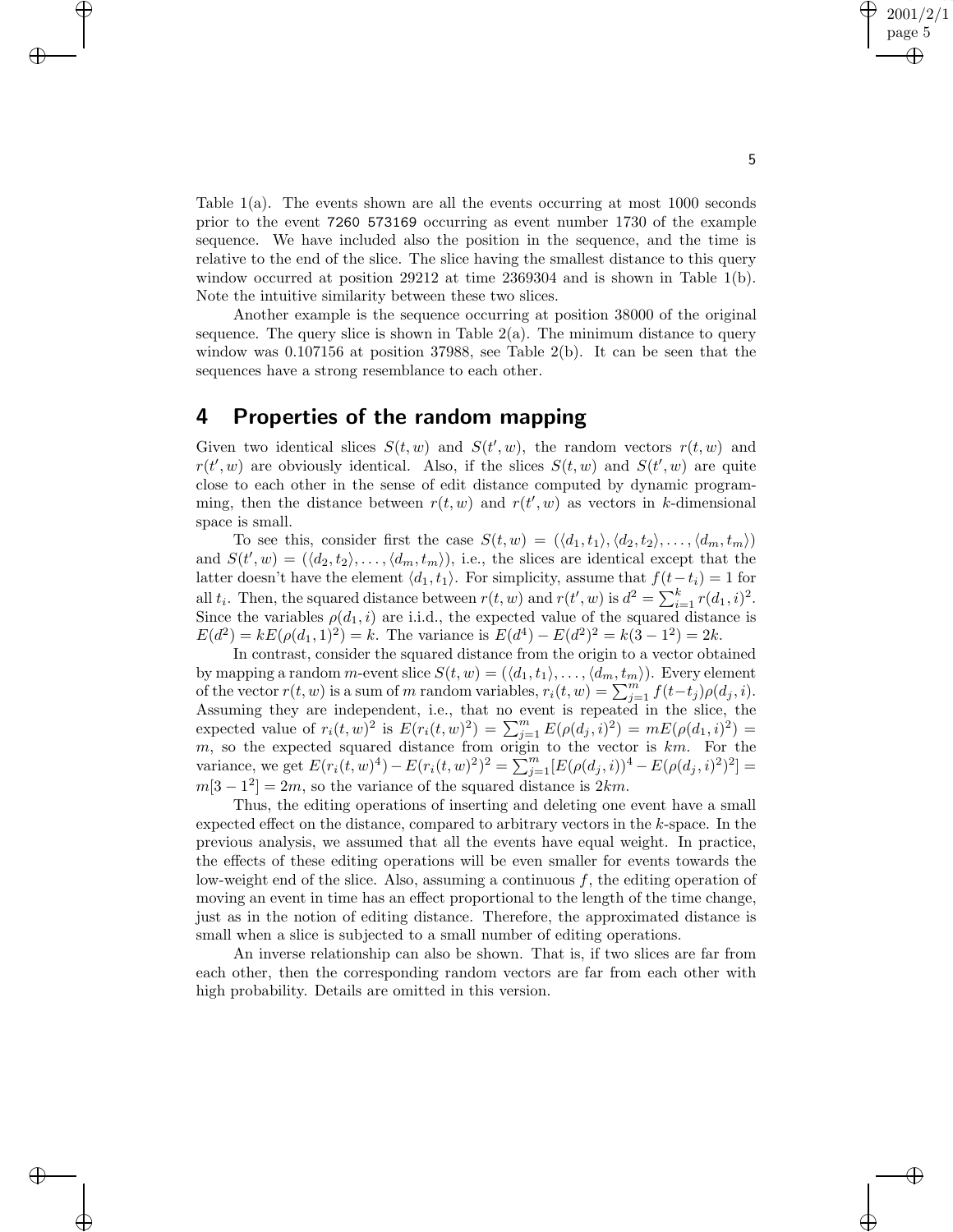| Event<br>number | Alarm<br>type | Relative<br>time | Event<br>number | Alarm<br>type | Relative<br>time |
|-----------------|---------------|------------------|-----------------|---------------|------------------|
| 1730            | 7260          | $\Omega$         | 29212           | 7277          | $\theta$         |
| 1729            | 7277          | 29               | 29211           | 7260          | 1                |
| 1728            | 1585          | 224              | 29210           | 1585          | 205              |
| 1727            | 1940          | 821              | 29209           | 1940          | 536              |
|                 |               |                  | 29208           | 7403          | 646              |
|                 | (a)           |                  | 29207           | 1903          | 825              |
|                 |               |                  | 29206           | 7711          | 915              |
|                 |               |                  | 29205           | 7705          | 982              |
|                 |               |                  |                 | (b)           |                  |

**Table 1.** *A query slice and the closest answer slice*

| Event<br>number | Alarm<br>type | Relative<br>time | Event<br>number | Alarm<br>type | Relative<br>time |
|-----------------|---------------|------------------|-----------------|---------------|------------------|
| 38000           | 1553          | $\Omega$         | 37988           | 1553          | $\theta$         |
| 37999           | 1553          | $\Omega$         | 37987           | 1553          | 0                |
| 37998           | 1553          | 300              | 37986           | 7002          | 72               |
| 37997           | 1553          | 300              | 37985           | 1553          | 300              |
| 37996           | 7002          | 313              | 37984           | 1553          | 300              |
| 37995           | 7701          | 489              | 37983           | 1553          | 600              |
| 37994           | 7002          | 553              | 37982           | 1553          | 600              |
| 37993           | 1553          | 600              | 37981           | 7701          | 621              |
| 37992           | 1553          | 600              | 37980           | 7002          | 692              |
| 37991           | 1553          | 900              | 37979           | 1553          | 900              |
| 37990           | 1553          | 900              | 37978           | 1553          | 900              |
|                 | (a)           |                  |                 | (b)           |                  |

**Table 2.** *Another query slice and the closest answer slice*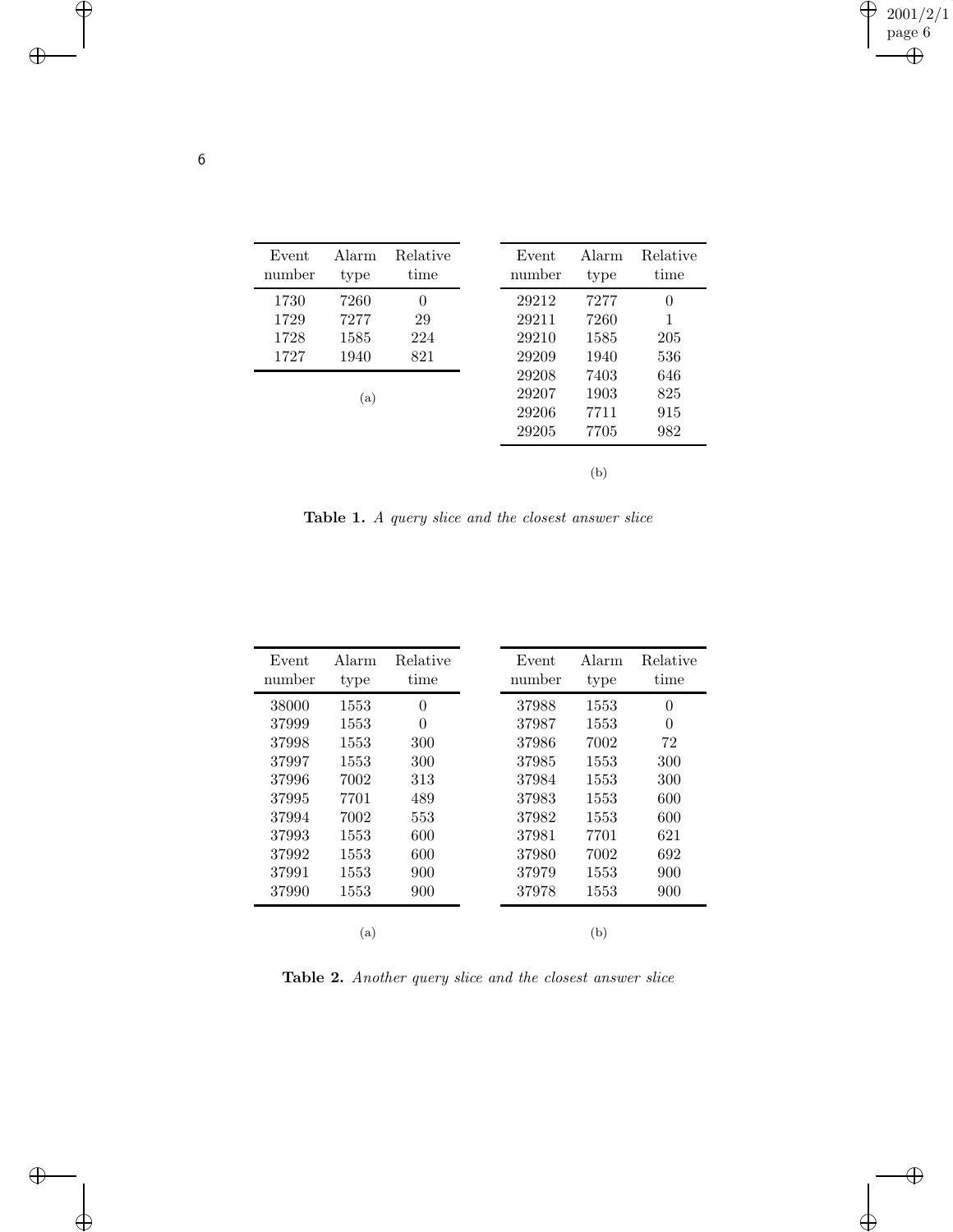## **5 Experiments**

In this section we describe the experimental studies we have used to verify the operation of our method. Recall that our primary goal is to locate previously occurring situations that resemble the current one. To test how well this goal is met, we performed the following experiments.

We conducted some experiments on telecommunications alarm data (which is also the source of the examples above) and the Entree Chicago data from the UCI KDD Archive [4]. The alarm data consists of 46662 alarms over a period of a month. The time values seen on the x-axis of several figures are in seconds, and they range from about half a million to three million. The figures show only a subset of the full range for reasons of legibility. There are 180 types of alarms occurring in the data.

The Entree Chicago data comes from the log of an application which provides restaurant recommendations on the Web. We consider only the final recommendation made by the system for a single user. We converted the date/time information to seconds since the beginning of 1970 (a popular way of expressing time in some operating systems), so the time values vary from about 842 million to 924 million, and again the figures show a smaller range. The sequence contains 50672 events of 619 types.

We first describe the experiments on the telecommunications alarm data, and then show some results on the Entree Chicago data.

#### **5.1 Alarm data**

First, to get some feel for the data, we computed all closest slices for every 10th window with  $w = 1000$  using the random mapping approximation. Figure 1 shows the location for the closest match for each slice. Some temporal locality can be observed.

We then created an artificial query window of width 1000 consisting of 37 events of 20 types. None of the event types occurred in the original sequence. We pasted 50 copies of this query window onto the alarm data. The pasting was made transparently, i.e., the original events were left into the sequence. Thus the modified sequence contains some clear copies of the query window, but most of the copies contain also other events. The query window was constructed by copying a part of the sequence and renaming the events.

We ran our mapping algorithm with several values of the parameter  $k$ , and performed queries using the following rule: list all windows in the order of approximate distance to the query window, but when a window  $S$  is listed, forget about all subsequent windows that overlap  $S$ . So, if (9000, 10000) is listed as one of the resulting windows, none of the windows  $(9000 + i, 10000 + i)$  for  $i = -999, \ldots, 999$  are listed. Otherwise, we would get several spurious results, since heavily overlapping windows are naturally similar.

Figure 2 shows the distances of some of the resulting windows for  $k =$ 5, 10, 15, 30. The x-axis gives the location in the sequence, and the y-axis gives the approximated distance, i.e., the Euclidean distance in  $k$ -space. The plots have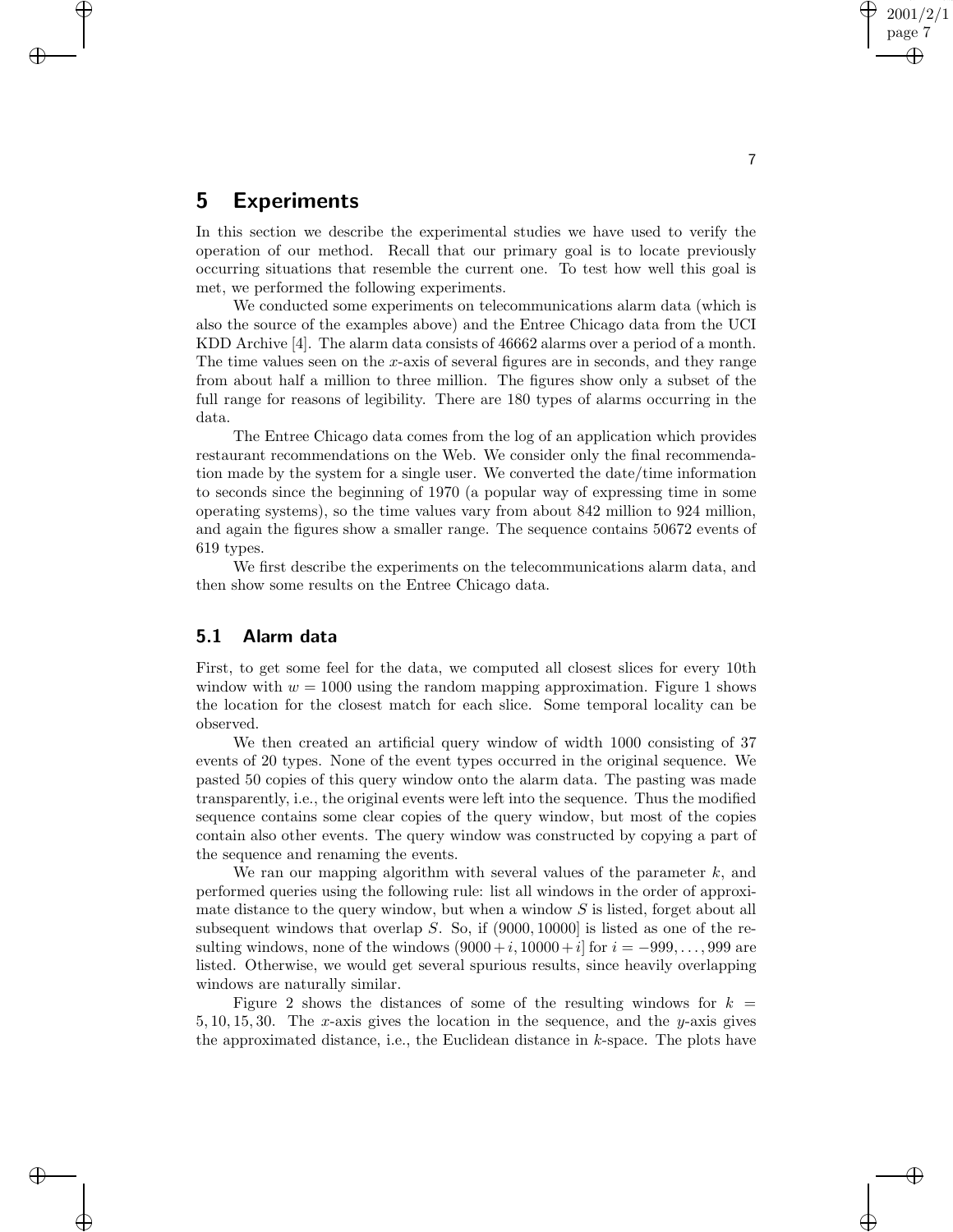

**Figure 1.** *The location (index to the sequence) of the closest slice to the query slice, for every 10th event in the sequence and for*  $W=1000$  *sec. Here,*  $k = 10$ .

been truncated at a point slightly above the median distance for scaling purposes, since some windows have extremely high distances. For legibility, the horizontal axis shows only a part of the full time scale. The vertical lines indicate the positions of the inserted windows.

The best 50 non-overlapping windows in the case  $k = 15$  are listed in Table 3 (p. 13). The first column gives the computed distance to the query window; in the first three cases, there were no extra events intermingled with the target, so the distance was zero. The second column indicates the position (i.e., time in seconds) of the window, and the third one gives the position of the closest target window, if there is one within the window width 1000. The fourth column is simply the difference of the second and third ones.

Of the 50 target windows, 22 are found exactly, and 20 more overlap one of the best 50 windows. Note how all the distances below 13 correspond to windows close to the targets, and distances up to about 5 are all exact hits (cf. Figure 2).

It seems from the figures, especially from the case  $k = 30$ , that there is no way the method can find all of the inserted windows. Indeed, even with  $k = 100$ , some of the inserts remain indistinguishable from other windows. This is because sometimes the target window is inserted at a place where there are lots of events already, and the resulting window is not very similar to the target.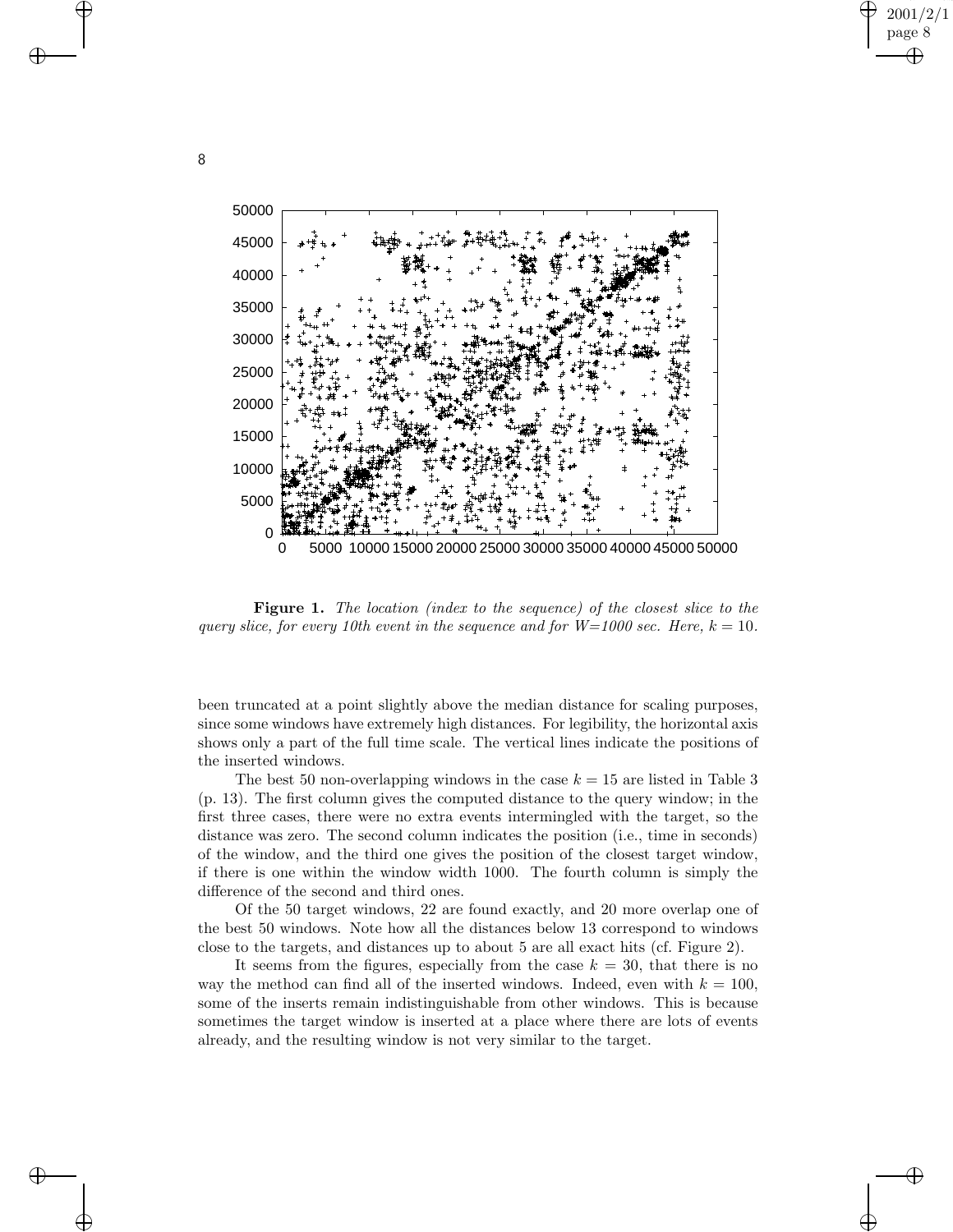

**Figure 2.** *Distances to selected windows, alarm data*

This is illustrated in Figure 3, where the approximated distances of the inserted target windows are plotted against the "density ratio"  $|I'|/|I|$ , where |I| is the number of inserted events and  $|I'|$  is the actual number of events within the 1000-width target window, counting both inserted events and those that were part of the original sequence.

For each target window  $W$ , either  $W$  appears or one or two windows overlapping W appear in the sorted list where overlaps have been omitted. We call the "rank" of W in this listing the rank of the first listed window  $W'$  for which  $W\cap W'\neq$ ∅. Ties are resolved arbitrarily to give each window a unique rank. Figure 4 shows the ranks of target windows against the density ratio defined earlier. Ranks greater than 100 are shown as 100.

Note the effect of k: with a larger number of dimensions, the targets stand out better in Figure 2, but the number of targets within the best windows doesn't increase very much. With this data, it seems that values of  $k$  around 5 or 10 are sufficient.

#### **5.2 Entree Chicago data**

In the case of the Entree Chicago data, we again inserted 50 windows in the sequence. Since the time scale is different, we used 10000 seconds as the window width. In contrast to the previous experiments, the inserts contain mostly event types that also appear in the original sequence: of the 24 events in the insert, 10 are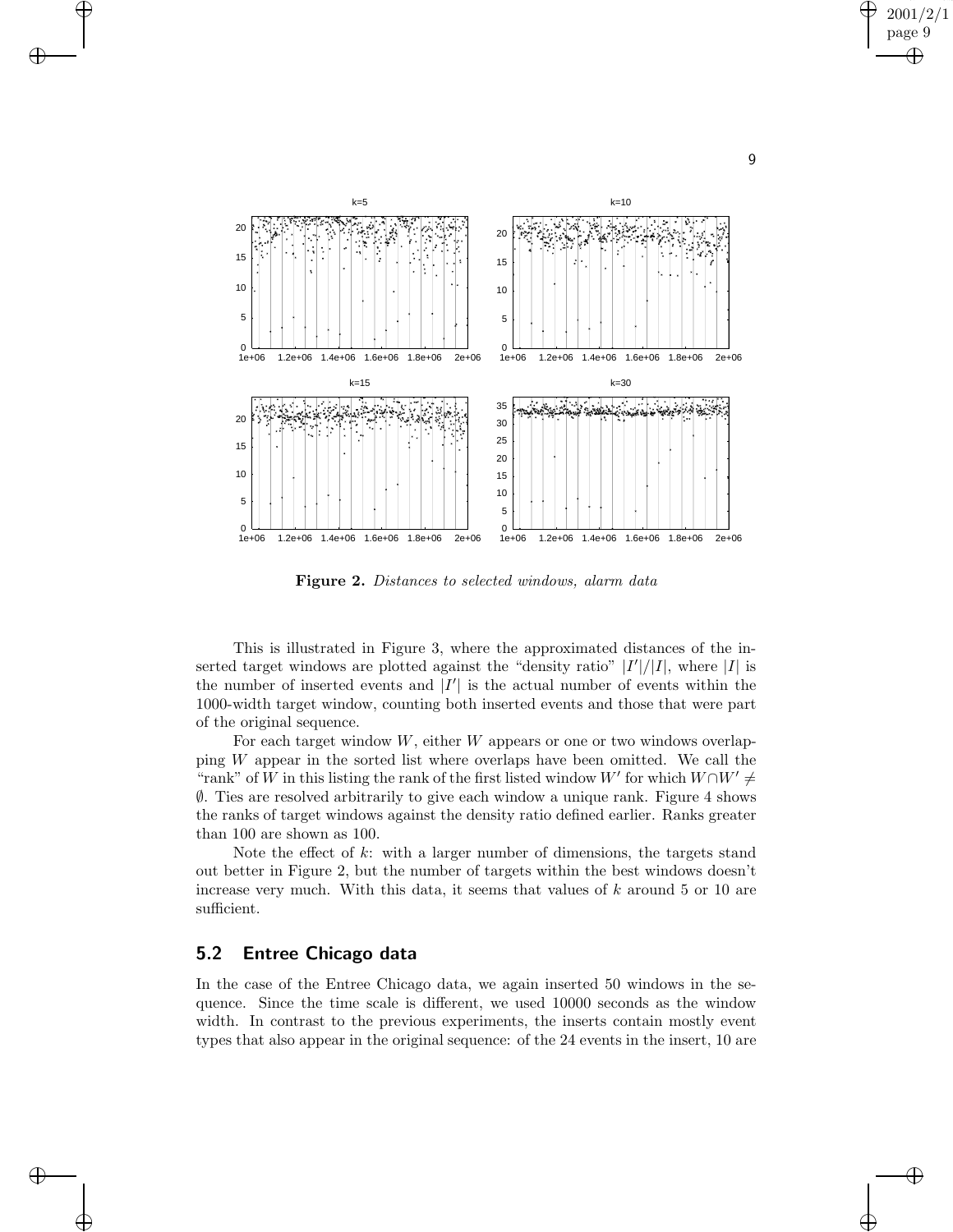

**Figure 3.** *Distances of target windows against the density ratio, alarm data*



**Figure 4.** *Ranks of target windows against the density ratio, alarm data*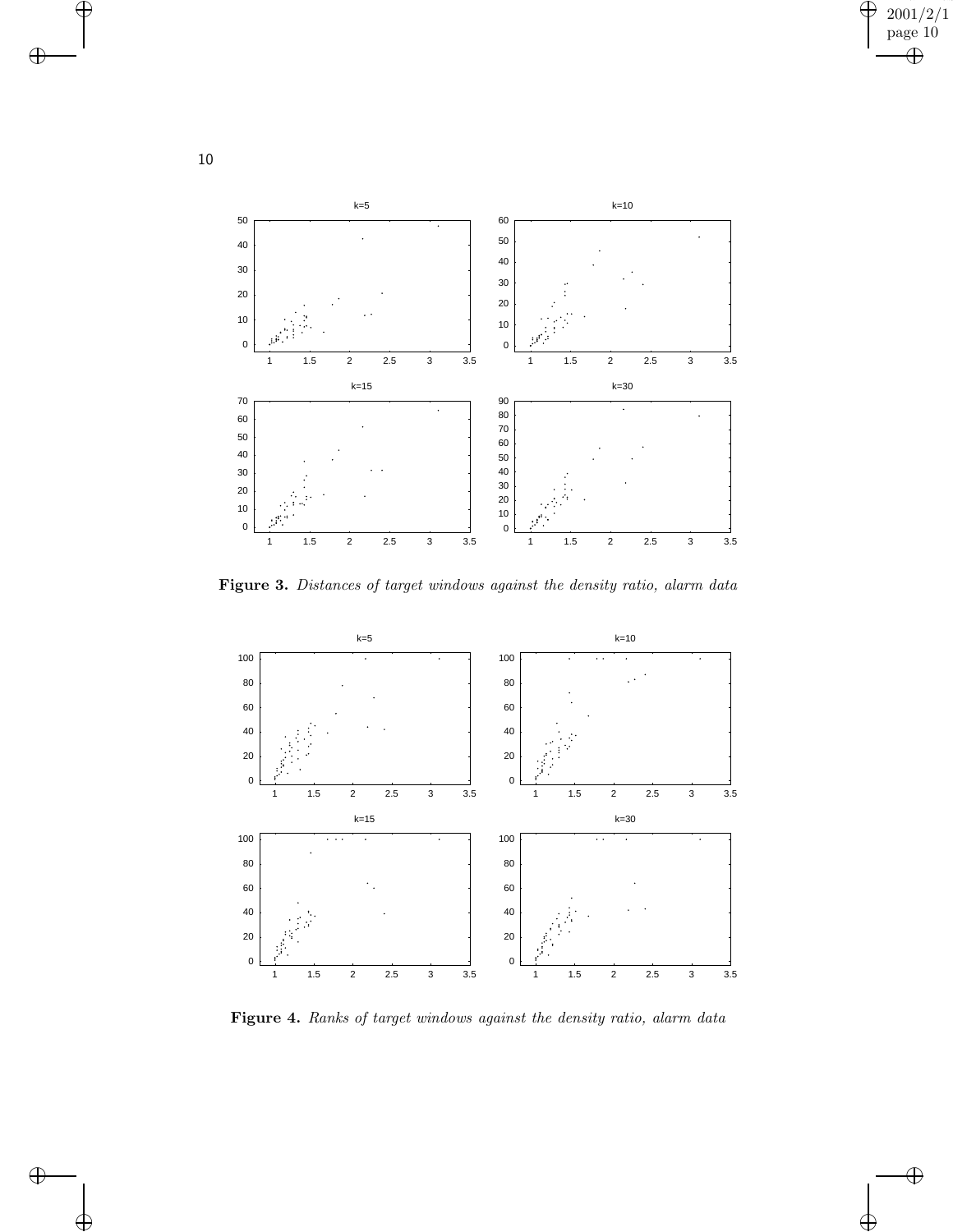

**Figure 5.** *Distances to selected windows, Entree Chicago data*

artificial (ones that don't appear in the unmodified sequence). This makes the targets a bit harder to recognize, but they should still be quite far away from other windows. As in the previous case, the insert was obtained by taking a part of the sequence and renaming some events.

Figure 5 shows the distances of windows selected as in the case of alarm data. The values of  $k$  shown are 10, 15, 20 and 30. The plots indicate that several of the targets can be found in this case as well. With this data and this insert, the density ratio of the targets was higher than in the previous case. This is nicely shown in Figures 6 and 7, plotted for the cases  $k = 10$  and  $k = 30$ .

## **6 Concluding Remarks**

We have described a simple method for similarity search in sequences of events. The method is based on the use of random projections. We have shown some simple theoretical properties of the method and evaluated its performance on real data. The experiments show that the method is quite good in recognizing similar situations. There are cases where it fails to find a pasted occurrence of the query window, but then there are so many other events mixed within the window that the pasted window would not be considered to be close to the original in the edit distance sense either, assuming some reasonable assignment of costs to the editing operation of inserting events.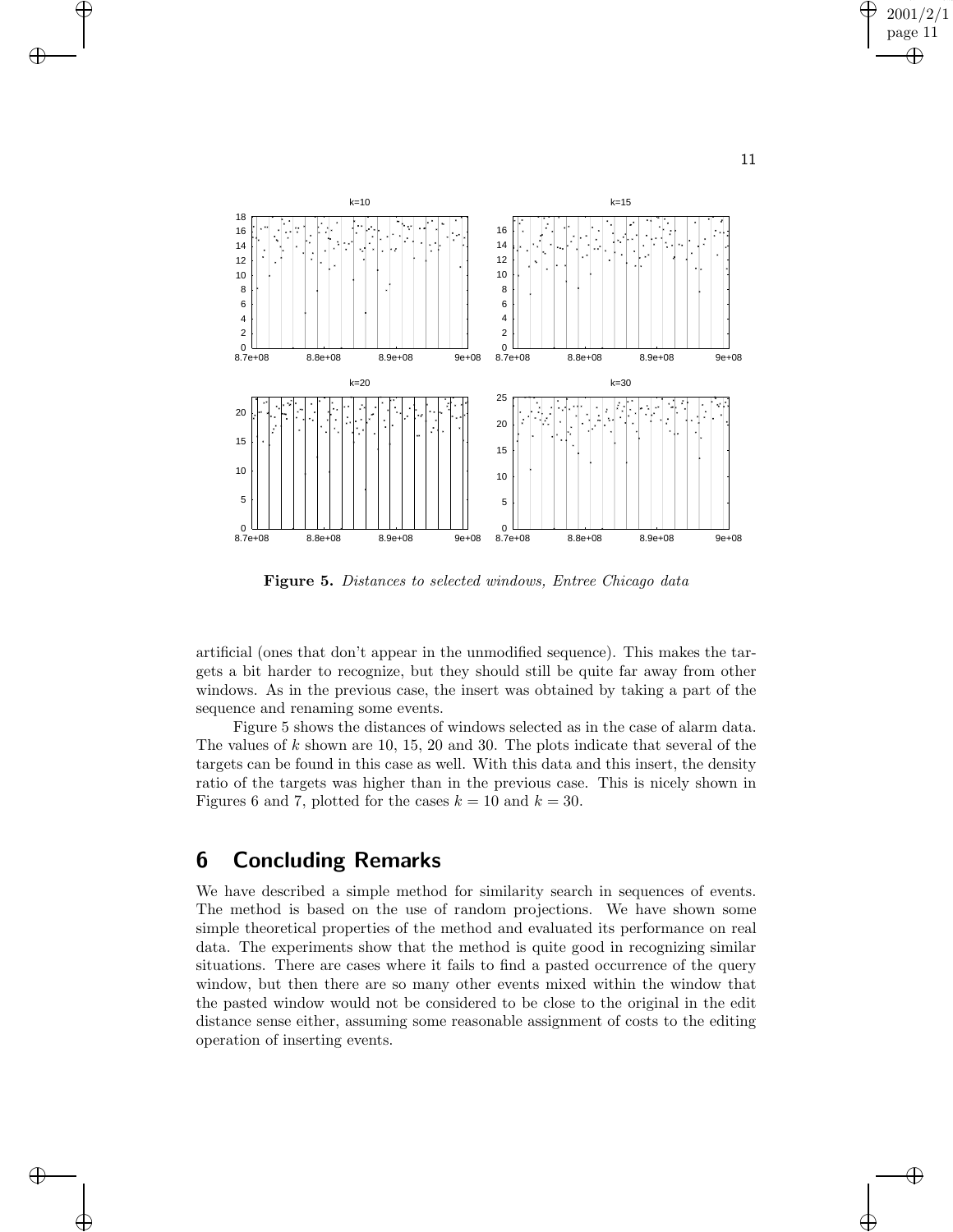Some open problems remain. The theoretical properties of the random mapping applied to sequences of events are largely unexplored. The choice of a linear weighting function  $f$  in this paper is somewhat arbitrary, since also other functions admit an incremental algorithm. Another line of research that we are currently pursuing is the use of the similarity metric in the prediction of future events.

## **Acknowledgement**

The Entree Chicago data was taken from the UCI KDD Archive [4].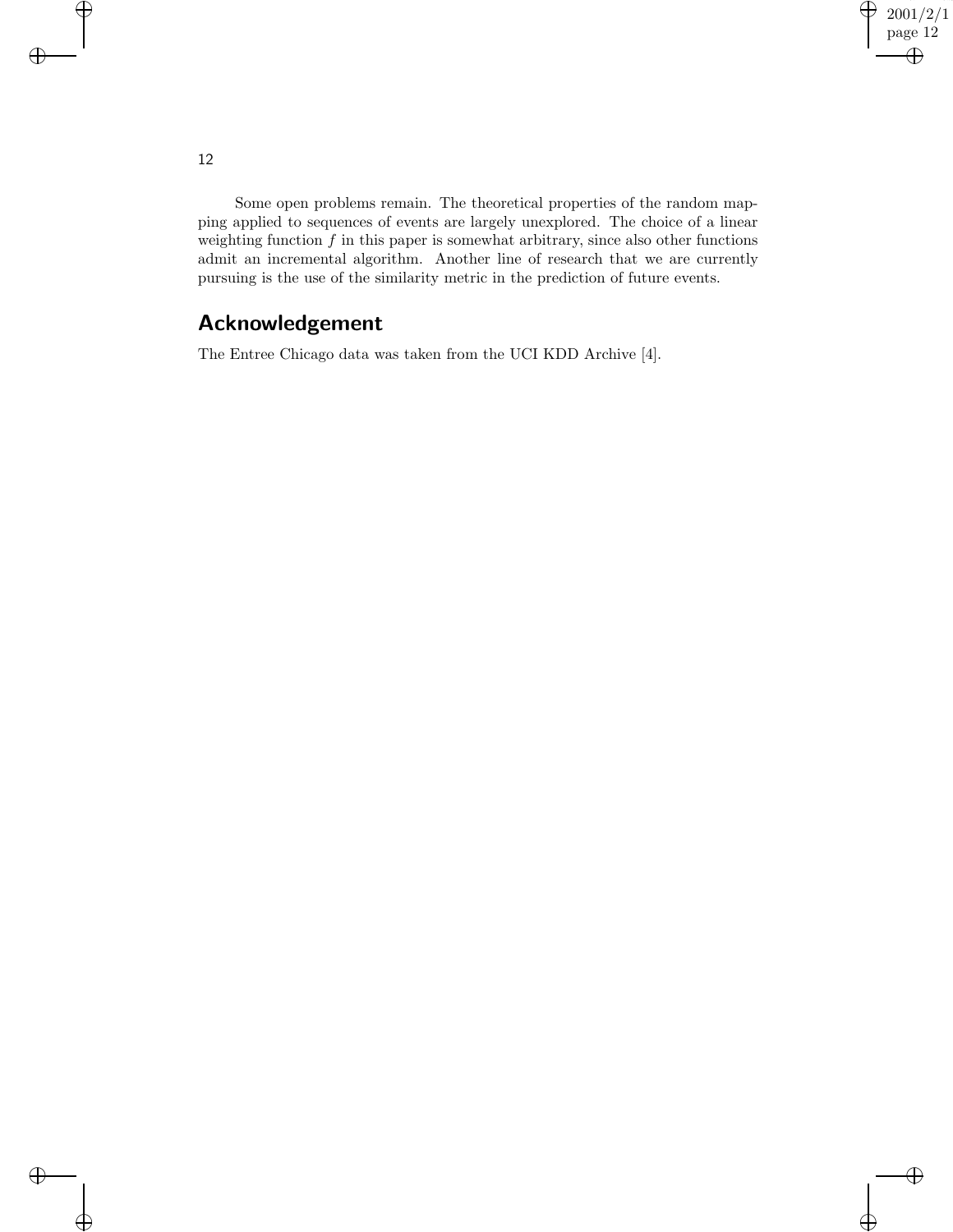| Dist | Window  | Closest | Offset | Dist  | Window  | Closest | Offset        |
|------|---------|---------|--------|-------|---------|---------|---------------|
|      |         |         |        |       |         |         |               |
| 0.00 | 1461230 | 1461230 | exact  | 8.11  | 1675060 | 1675440 | $-380$        |
| 0.00 | 2157420 | 2157420 | exact  | 8.41  | 3014113 | 3014260 | $-147$        |
| 0.00 | 1032800 | 1032800 | exact  | 8.57  | 2799882 | 2800050 | $-168$        |
| 1.02 | 2210970 | 2210970 | exact  | 8.58  | 979102  | 979249  | $-147$        |
| 1.26 | 497272  | 497272  | exact  | 9.32  | 1193557 | 1193460 | 97            |
| 1.32 | 711484  | 711484  | exact  | 10.18 | 818800  | 818590  | $210\,$       |
| 2.10 | 872143  | 872143  | exact  | 10.26 | 2639124 | 2639390 | $-266$        |
| 2.59 | 3067820 | 3067820 | exact  | 10.42 | 1942820 | 1943200 | $-380$        |
| 3.55 | 1568330 | 1568330 | exact  | 10.49 | 2853333 | 2853600 | $-267$        |
| 3.61 | 2425180 | 2425180 | exact  | 11.02 | 2478783 | 2478730 | 53            |
| 3.68 | 604378  | 604378  | exact  | 11.02 | 1889383 | 1889650 | $-267$        |
| 4.00 | 657931  | 657931  | exact  | 11.33 | 2103614 | 2103860 | $-246$        |
| 4.04 | 1247010 | 1247010 | exact  | 12.17 | 2692793 | 2692940 | $-147$        |
| 4.55 | 1300570 | 1300570 | exact  | 12.41 | 1835763 | 1836100 | $-337$        |
| 4.57 | 925696  | 925696  | exact  | 12.91 | 2906893 | 2907160 | $-267$        |
| 4.57 | 3121370 | 3121370 | exact  | 13.14 | 2264140 | 2264520 | $-380$        |
| 4.58 | 1086360 | 1086360 | exact  | 13.75 | 3059438 |         | missed        |
| 4.79 | 2532290 | 2532290 | exact  | 13.77 | 1428734 |         | missed        |
| 5.27 | 1407670 | 1407670 | exact  | 14.08 | 2959387 |         | missed        |
| 5.64 | 2371432 | 2371630 | $-198$ | 14.17 | 755127  |         | missed        |
| 5.70 | 1139910 | 1139910 | exact  | 14.43 | 1961635 |         | missed        |
| 5.82 | 2585840 | 2585840 | exact  | 14.59 | 2053796 |         | $\it{missed}$ |
| 6.13 | 1354120 | 1354120 | exact  | 14.88 | 1729345 | 1728990 | 355           |
| 7.17 | 1621733 | 1621880 | $-147$ | 15.01 | 1116290 |         | missed        |
| 7.95 | 1996493 | 1996760 | $-267$ | 15.26 | 2087183 |         | missed        |

Dist=Distance to query window

Window=Position (time) of window found

Closest=Position of closest target window, if closer than 1000 Offset=Difference of this window and closest target

**Table 3.** *Distances of fifty closest selected windows,* <sup>k</sup> = 15*, alarm data*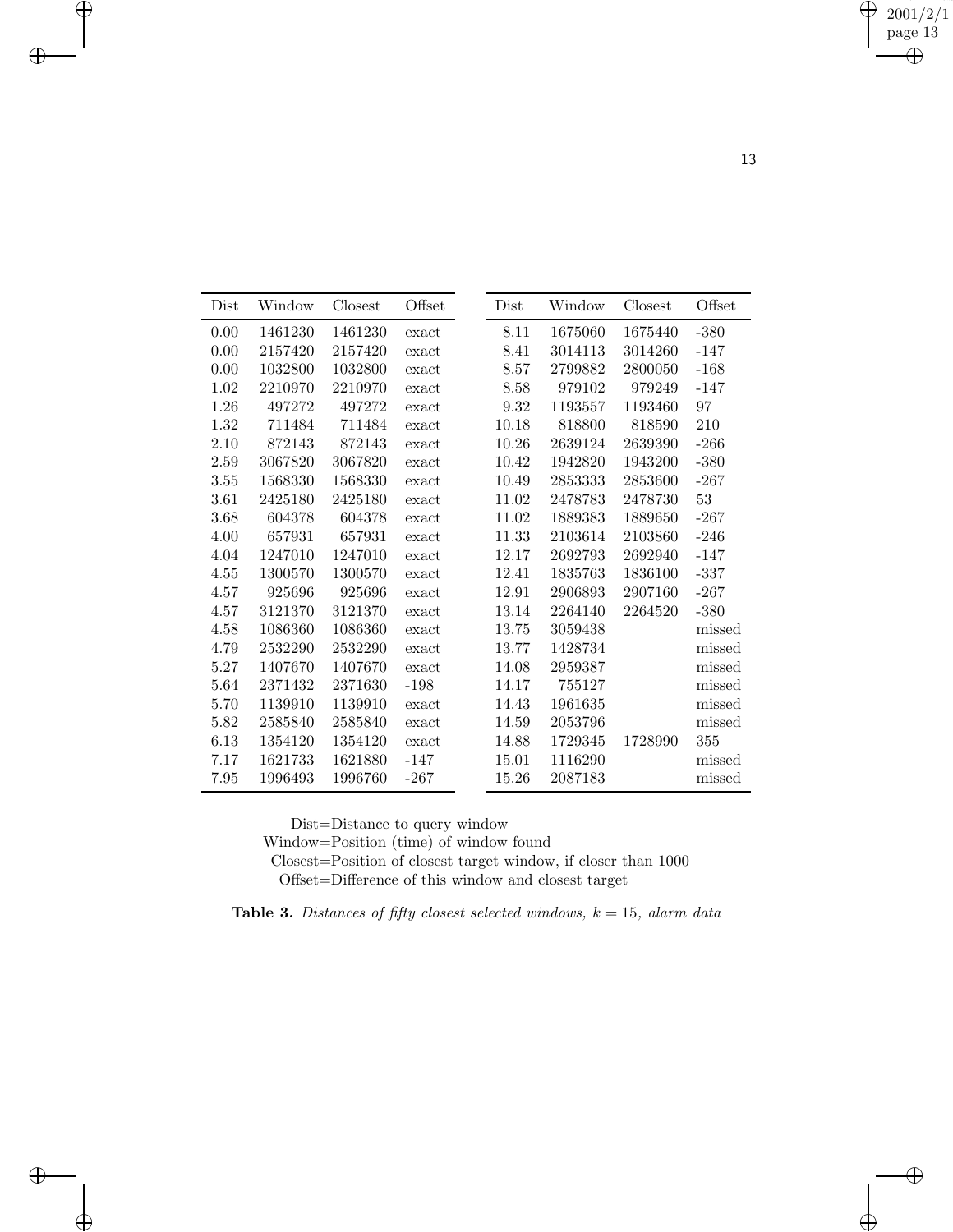

**Figure 6.** *Distances of target windows against density ratio, Entree Chicago data*



**Figure 7.** *Ranks of target windows against the density ratio, Entree Chicago data*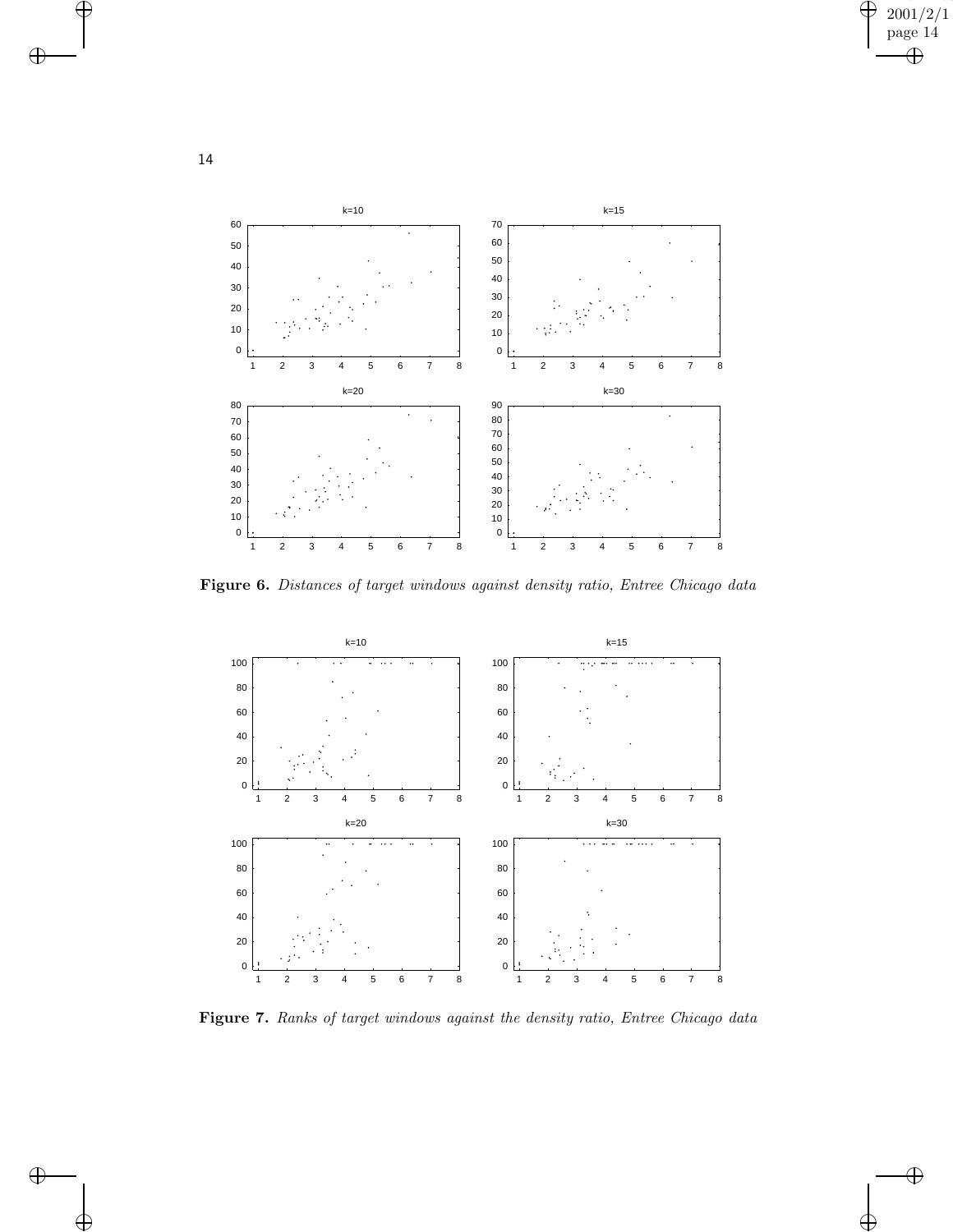## **Bibliography**

- [1] R. Agrawal, C. Faloutsos, and A. Swami, *Efficient similarity search in sequence databases*, Proc. Fourth Intl. Conf. on Foundations of Data Organization and Algorithms (FODO), 1993.
- [2] R. Agrawal, K.-I. Lin, H. S. Sawhney, and K. Shim, *Fast similarity search in the presence of noise, scaling and translation in time-series databases*, Proc. 21st Intl. Conf. on Very Large Data Bases (VLDB), 1995, pp. 490–501.
- [3] R. I. Arriaga and S. Vempala, *An algorithmic theory of learning: Robust concepts and random projection*, Proc. 40th Foundations of Computer Science, New York, 1999.
- [4] C. L. Blake and C. J. Merz, *UCI repository of machine learning databases, 1998*, http://www.ics.uci.edu/∼[mlearn/MLRepository.html,](http://www.ics.uci.edu/~mlearn/MLRepository.html) University of California, Irvine, Dept. of Information and Computer Sciences.
- [5] S. Dasgupta, *Learning mixtures of Gaussians*, IEEE Symp. on Foundations of Computer Science, New York, 1999, pp. 634–644.
- [6] S. Dasgupta and A. Gupta, *An elementary proof of the Johnson-Lindenstrauss lemma*, Technical Report TR-99-006, International Computer Science Institute, Berkeley, CA, 1999.
- [7] G. Das, H. Mannila, and P. Ronkainen, *Similarity of attributes by external probes*, Proc. 4th Intl. Conf. on Knowledge Discovery and Data Mining (KDD), 1998, pp. 23–29.
- [8] X. Ge and P. Smyth, *Deformable Markov model templates for time-series pattern matching*, Proc. 6th Intl. Conf. on Knowledge Discovery and Data Mining (KDD), 2000, pp. 81–90.
- [9] D. Q. Goldin and P. Kanellakis, *On similarity queries for time-series data: Constraint specification and implementation*, Intl. Conf. on Principles and Practices of Constraint Programming, 1995.
- [10] A. GUTTMAN, *R*-trees: A dynamic index structure for spatial searching, SIG-MOD'84, Proceedings of Annual Meeting, ACM Press, Boston, MA, 1984, pp. 47–57.